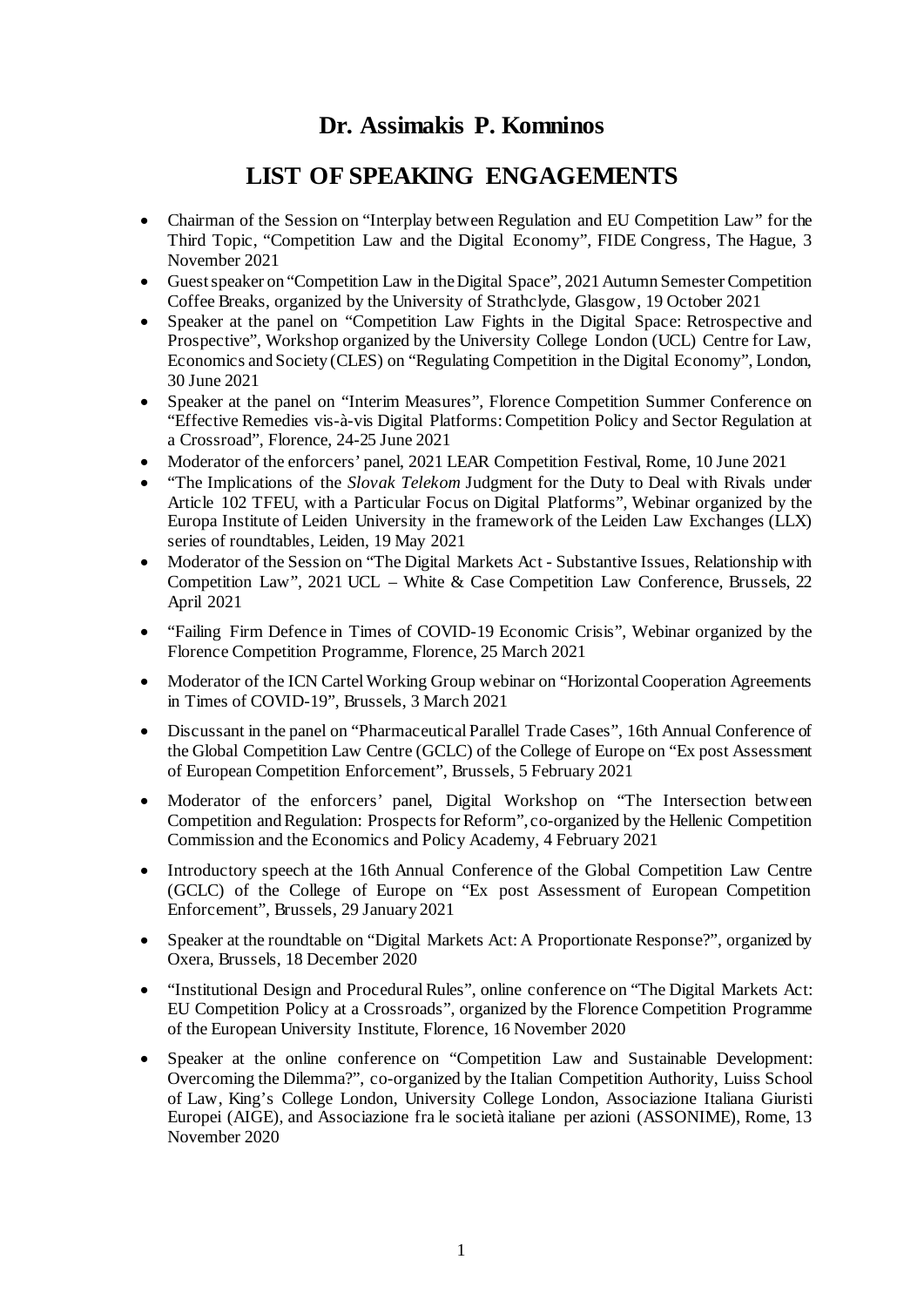- Discussant in the webinar on "Competition Law and Sustainable Development: Overcoming the Dilemma?", co-organized by the Italian Competition Authority, Luiss School of Law, King's College London, University College London, Associazione Italiana Giuristi Europei (AIGE), and Associazione fra le società italiane per azioni (ASSONIME), Rome, 13 July 2020
- "The Role of Digital Platforms in Modern Commerce", Teleconference organized by the Hellenic Competition Commission in the context of its sector inquiry on e-commerce, Athens, 3 June 2020
- "Competition Law as a Tool to Regulate the EU Digital Economy?", Conference on Democracy and Human Rights in the Digital Age, organized by the College of Europe, Bruges, 19-20 February 2020
- Moderator of the 113th Global Competition Law Centre (GCLC) lunch talk on "Interim Measures in EU Competition Cases: The Awakening of the Sleeping Beauty", Brussels, 2 December 2019
- Moderator of the Session on "Competition and Non-competition Concerns: Rethinking the Distinction", 2019 UCL – White & Case Brussels Autumn Competition Law Conference, Brussels, 21 November 2019
- Public Lecture on "Competition Law & Digital Markets: Towards a Re-nationalization of Competition Law Enforcement in the EU", University College London, London, 30 October 2019
- Moderator of the Session on "Regulation or Competition in the Digital Space: What's Best for Consumers?", Conference on "Dynamic Competition in Dynamic Markets: A Path Forward", organized by Competition Policy International (CPI), Brussels, 24 October 2019
- "Sustainability and Competition Policy: Bridging two Worlds to Enable a Fairer Economy", Conference organized by the European Committee of the Regions, the European Economic and Social Committee, the Fair Trade Advocacy Office, the Global Competition Law Centre and University College London, Brussels, 24 October 2019
- "Antitrust in Markets for Free Services", 2019 Compass Lexecon Competition Law Forum, Cernobbio, Lake Como, 19-20 October 2019
- "Antitrust enforcement in the Digital Markets", European & Competition Law Speakers, King's College London Alumni (KCLA) Belgium, Brussels, 4 June 2019
- "European Perspectives and Modern Competition Compliance Tools for Companies (Compliance Plans, e-learning, Mock Dawn Raids, etc.", Evening Seminar, Hellenic Federation of Enterprises (SEV), Athens, 30 May 2019
- Moderator of the Session on "Remedies in Unilateral Conduct Cases", Unilateral Conduct Working Group, ICN Annual Conference, Cartagena, 14-17 May 2019
- Speaker at the Competition Policy International (CPI) Competition Law and Economics Roundtables on the subjects of (i) "Procedural Fairness and Competition Proceedings Around the World" and (ii) "Digital Economy, Innovation and Competition Law", Cartagena, 14-17 May 2019
- Moderator of the 108th Global Competition Law Centre (GCLC) lunch talk on "Implications of the German *Facebook* Decision", Brussels, 17 April 2019
- Moderator of the Session on "Cartel Settlements and Policy Enforcement across the EU", European Consumer and Competition Day Conference, Romanian Presidency of the European Union, Bucharest, 4 April 2019
- Introductory speech at the 14th Annual Conference of the Global Competition Law Centre (GCLC) on "Remedies in EU Competition Law: Substance, Process and Policy", Brussels, 31 January – 1 February 2019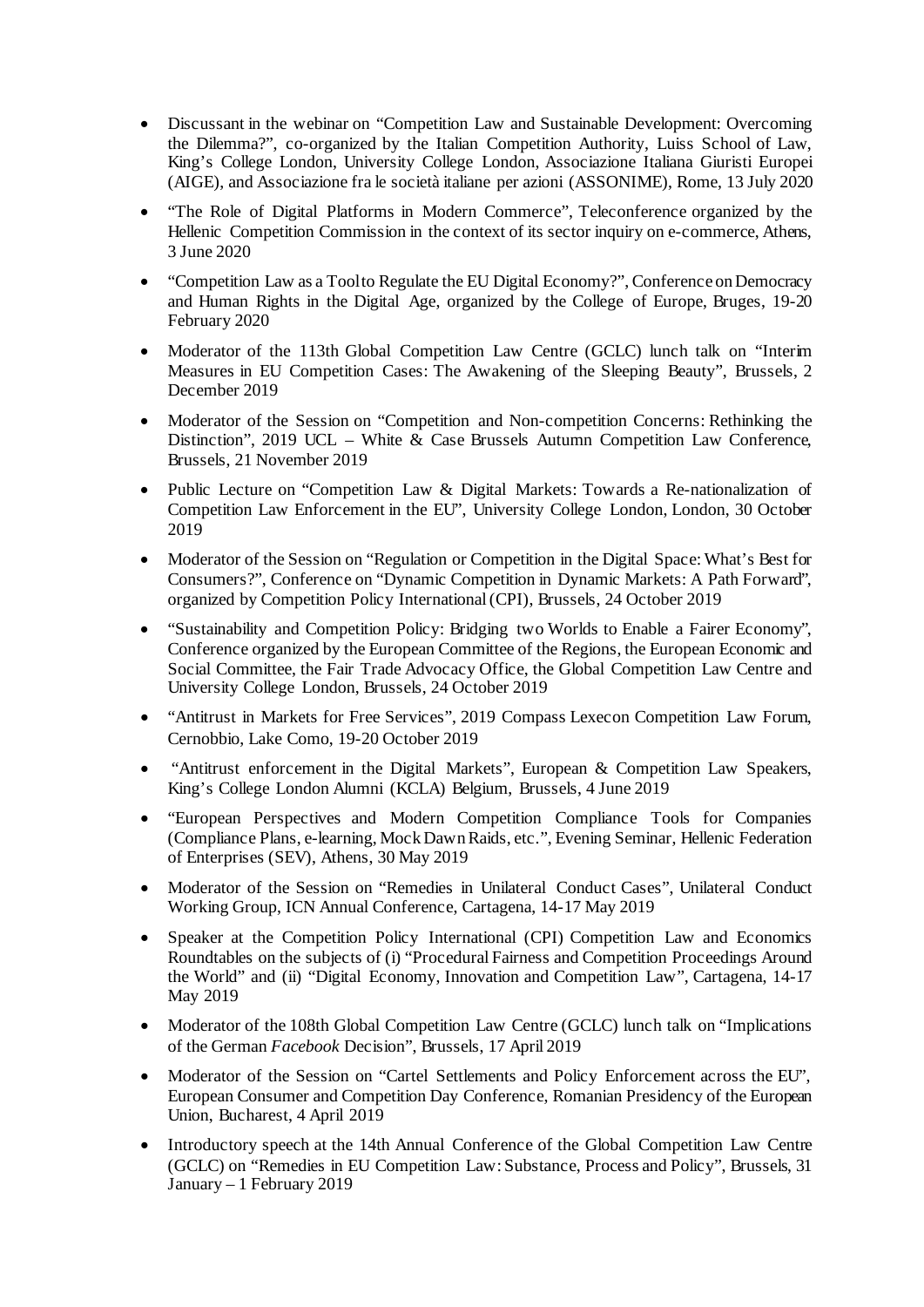- "Stand-alone Actions in the Field of Article 102 TFEU", Conference on "the Impact of the Damages Directive", Co-organized by the Florence Competition Programme of the European University Institute and Cartel Damage Claims (CDC), Brussels, 24 January 2019
- "The Ongoing Debate about the Goals of Competition Law: Fairness", Competition Law and Sustainability Conference, Organized by the Fair Trade Advocacy Office in partnership with the European Economic and Social Committee (EESC), Brussels, 6 December 2018
- "Recent Developments on Abuse of Dominance (*Qualcomm*, *Google-Android*, *MEO*, etc.)", Les mardis du droit européen de la concurrence, ULB European Studies Institute, Brussels, 13 November 2018
- "The EU *Google* Cases (Shopping and Android): A Few Critical Remarks and a Comparison of the Two Decisions", Lecture at the UCL Centre for Law, Economics and Society, London, 12 November 2018
- "Competitive Advantage and Equality of Opportunities: The Creeping Domination of Two Extraneous Concepts in Article 102 Cases", 2018 UCL – White & Case Brussels Autumn Competition Law Conference, Brussels, 7 November 2018
- Speaker at the Plenary Session on "Excessive Pricing", 2018 ICN Unilateral Conduct Workshop, Stellenbosch (South Africa), 1-2 November 2018
- "What Can Private Enforcement teach Public Enforcement in Article 102 Cases?", EU Competition Law Summit, Ithaca, 23-24 August 2018
- Moderator of the Session on "Cutting it fine: Regulators' Approaches to Calculating Fines", 10th Annual GCR Live Brussels Conference: The bigger picture, Brussels, 7 July 2018
- "Damages Actions in Article 102 TFEU Cases: The New Frontier for Private Enforcement", Special Policy Session, 13th International CRESSE Conference on Competition and Regulation, Heraklion, 30 June 2018
- "The Impact of the *Intel* Ruling on Rebates, Exclusive Dealing, and Tying", 23rd Annual EU Competition Law and Policy Workshop on "Competition Assessments –Abuse of Dominance", Florence, 22-23 June 2018
- "Article 102 TFEU after *Intel* and *Google Search*", 10th International Conference on Competition Law and Policy, Institute of Studies in Competition Law and Policy (IMEDIPA), University College London (UCL) and Queen Mary College (QMUL), Athens, 8 June 2018
- "Understanding the *Intel* Ruling", Competition Conference: Trends and Recent Developments, co-organized by the Lithuanian Competition Council, Vilnius, 26 April 2018
- Moderator of the 98th Global Competition Law Centre (GCLC) lunch talk on "The *Qualcomm* Case: Lessons for Dominant Companies in the post-*Intel* World", Brussels, 26 March 2018
- Moderator of the Session on the "Evaluation of Unilateral Conduct Decisions and Remedial Actions", Unilateral Conduct Working Group, ICN Annual Conference, New Delhi, 20-24 March 2018
- "Abuse of Dominance Cases: New Frontier for Private Enforcement", Knect365CompLaw Conference on Private Enforcement of Competition Law, Brussels, 27 February 2018
- Speaker at the ABA webinar on "Drug Price Gouging Enforcement in US and Europe", 6 February 2018
- Moderator of the ICN Unilateral Conduct Working Group Webinar on "Excessive Pricing", Brussels, 30 January 2018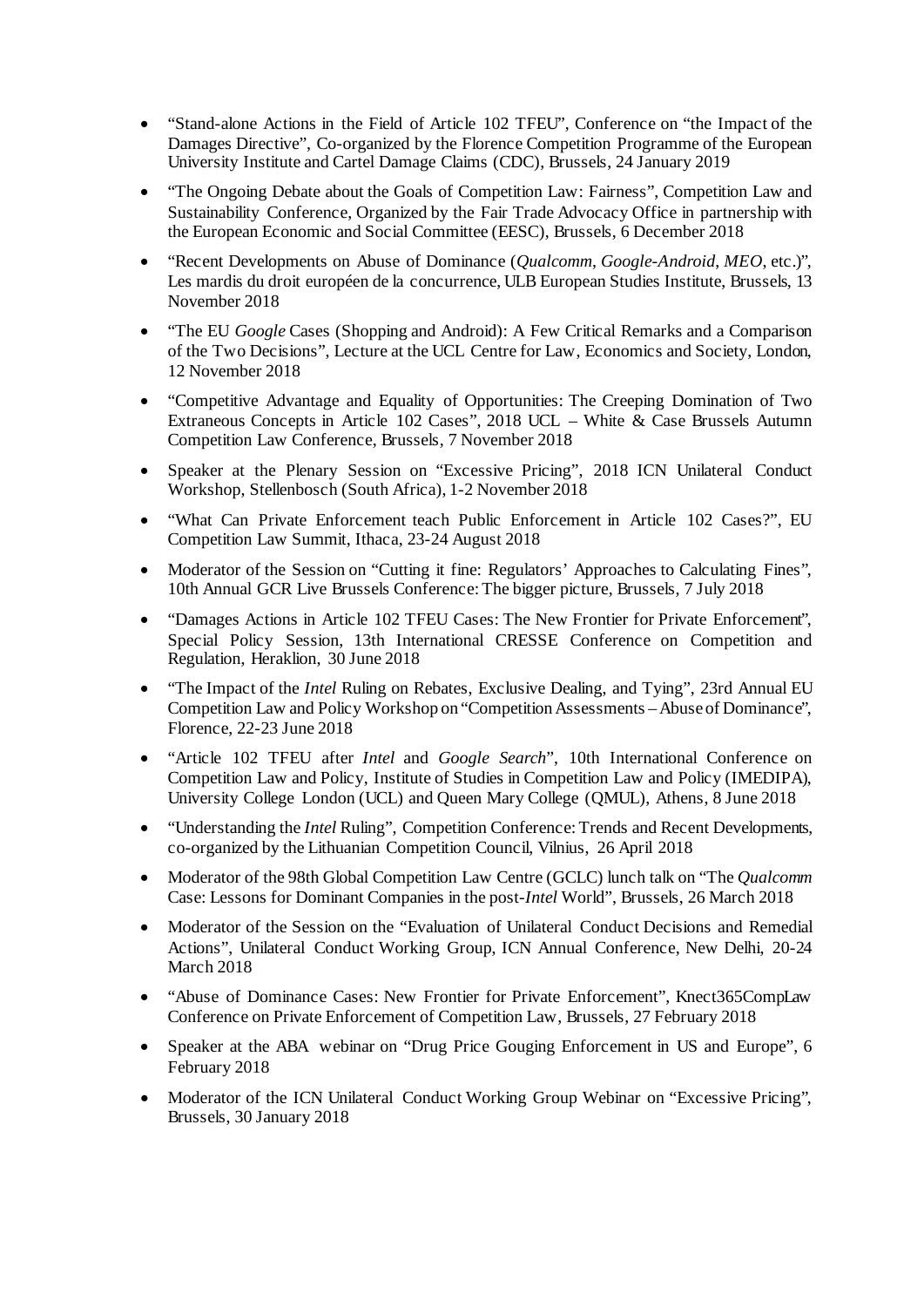- Introductory speech at the 13th Annual Conference of the Global Competition Law Centre (GCLC) on "Fairness in Competition Law and Policy: Significance and Implications", Brussels, 25-26 January 2018
- Speaker at the Plenary Session on "Enforcing Competition Law in the Digital Era: Challenges and Policy Considerations", 2017 ICN Unilateral Conduct Workshop, Rome, 30 November – 1 December 2017
- Moderator of the 95th Global Competition Law Centre (GCLC) lunch talk on "The Revival of Excessive Pricing in Europe: State of the Law and Policy Implications", Brussels, 15 November 2017
- "The Political Dimension of Competition Law: Protectionism and Populism, Free Trade and Globalism", Conference on "Transformations of Competition Law" co-organized by the Centre for Law, Economics and Society at University College London (UCL) and the Global Competition Law Centre (GCLC) at the College of Europe, London, 20 October 2017
- "What Are Business Expectations from a Stronger Competition Authority?", 14th Baltic Competition Conference organized by the Lithuanian Competition Council, Vilnius, 10 October 2017
- "Recent Trends in Unilateral Conduct The *Intel* Judgment", Queen Mary University conference on "Cross-border Challenges in Competition Enforcement in Innovative Markets", London, 4 October 2017
- "Independence of Competition Authorities in Law and in Practice", European Consumer and Competition Day Conference organized by the Estonian Competition Authority in the context of the 2017 Estonian Presidency of the European Union, Tallinn, 20 September 2017
- "Fairness a New Guiding Principle behind EU Competition Law Enforcement?", Special Policy Session on Competition Policy Enforcement, 12th International CRESSE Conference on Competition and Regulation, Heraklion (Greece), 2 July 2017
- "The Design of Merger and Antitrust Remedies", Special Policy Session, 12th International CRESSE Conference on Competition and Regulation, Heraklion (Greece), 1 July 2017
- "Disruptive innovation: A few thoughts on challenges for competition authorities", 22nd Annual EU Competition Law and Policy Workshop on "Disruptive innovation and implications for competition policy", Florence, 2-3 June 2017
- "The Stand-alone Litigation Review", Informa Conference on Private Enforcement of Competition Law, Brussels, 27 February 2017
- "Neutrality Everywhere? Legal and Economic Perspectives", Second Chillin'Competition Conference, Brussels, 21 November 2016
- "Pricing and Development Issues: Exploitation and Collusion", Conference on "Competition and Globalization in Developing Economies", co-organized by the *Concurrences* Review and NYU School of Law, New York, 28 October 2016
- "The Who Is Who of Antitrust Damage Claims", Conference on "Private Antitrust Litigation: A New Era in the EU Challenges in the Implementation of the Antitrust Damages Package", co-organized by the Academy of European Law (ERA) and the French *Cour de Cassation*, Paris, 24 October 2016
- "Pay for Delay", Conference on "the Interface between EU Competition Law and Regulation: Challenges and New Developments", organized by the UCL Centre for Law, Economics & Society, the King's College London, and the Autorità Garante della Concorrenza e del Mercato, London, 21 October 2016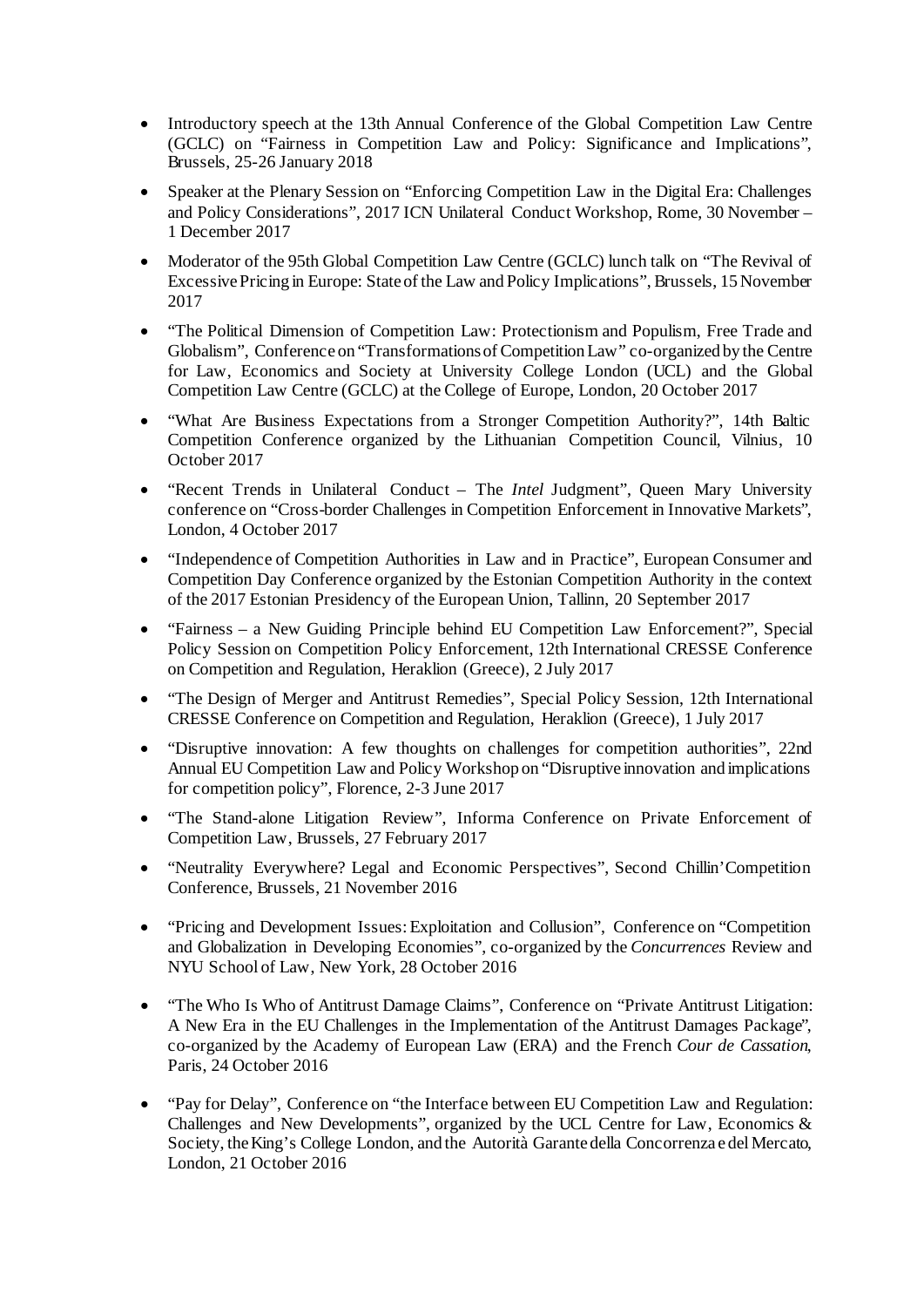- "Arbitration and EU Law", lecture given at the "Brussels Arbitration School" organized by the Association for International Arbitration (AIA), Brussels, 17 October 2016
- "The Interface between EU Competition Law and Regulation: Challenges and New Developments", Institute for European Studies, Free University of Brussels (VUB), Brussels, 13 October 2016
- "Brexit and Competition Law", GCR Live 8th Annual Brussels Conference: The bigger picture, Brussels, 11 July 2016
- "The Ideology of Antitrust: Through the Looking Glass", Symposium organized by the Global Competition Law Centre to honor the scholarship of professor Eleanor M. Fox, Brussels, 8 June 2016
- "National Competition Authorities: National Problems and Possible European Solutions", 21st Annual EU Competition Law and Policy Workshop on "Stronger NCAs – Procedures, Powers, Prospects", Florence, 3-4 June 2016
- "The *CDC* Judgment of the Court of Justice", Seminar on "Updates on EU-related Arbitration: A Selection of New, Controversial and Hot Topics" jointly organized by the Association for International Arbitration (AIA), the European Federation for Investment Law and Arbitration (EFILA) and the Chartered Institute of Arbitrators (CIArb), Brussels, 27 May 2016
- Speaker at Competition Law Workshop at the Legal Research Master (LRM) Conference 2016 "Blending the Private and the Public: Privatisation of Public Regulation and Enforcement", University of Utrecht, Utrecht, 20 May 2016
- Moderator of the Cartel Working Group Break-out Session on "Public and Private Enforcement", ICN Annual Conference, Singapore, 28 April 2016
- Moderator of panel on "Actions for Damages and the Moving Equilibrium of European Competition Law Enforcement", 9th International Conference on Competition Law and Policy, Institute of Studies in Competition Law and Policy (IMEDIPA), Athens, 16 April 2016
- "Recent Developments in EU Competition Law", 9th International Conference on Competition Law and Policy, Institute of Studies in Competition Law and Policy (IMEDIPA), Athens, 15 April 2016
- "Article 102 Cases: The New Frontier for Private Enforcement", 2016 IBC Private Enforcement of Competition Law Conference, London, 24 February 2016
- "Are Bilateral Investment Treaties on a Collision Course with EU Law?", Conference on EU Law and Arbitration jointly organized by the Belgian Chapter of Club Español del Arbitraje (CEA), the ICC, the Belgian Centre for Arbitration and Mediation (CEPANI) and the German Institution of Arbitration (DIS), Brussels, 19 February 2016
- "The EU Principle of Independence and its Bearing on Regulatory Authorities in the Current Greek Context", Conference organized by the trade unions of the Greek Independent Regulatory Authorities, Athens, 12 February 2016
- Commentator at a Forum organized by the Centre for European and International Legal Affairs (CEILA) and the Interdisciplinary Centre for Competition Law and Policy (ICC) in the School of Law at Queen Mary University of London (QMUL) for Dr Maria Ioannidou's book "Consumer Involvement in Private EU Competition Law Enforcement", published by Oxford University Press, London, 4 February 2016
- "Effects-based and Formalistic Approach / Object and Effect in Competition Law Violations", University of Vilnius, Vilnius, 17 December 2015
- Moderator at the ICN Cartel Working Group Webinar on the "Impact of Private Enforcement on Public Anti-cartel Enforcement", Brussels, 15 December 2015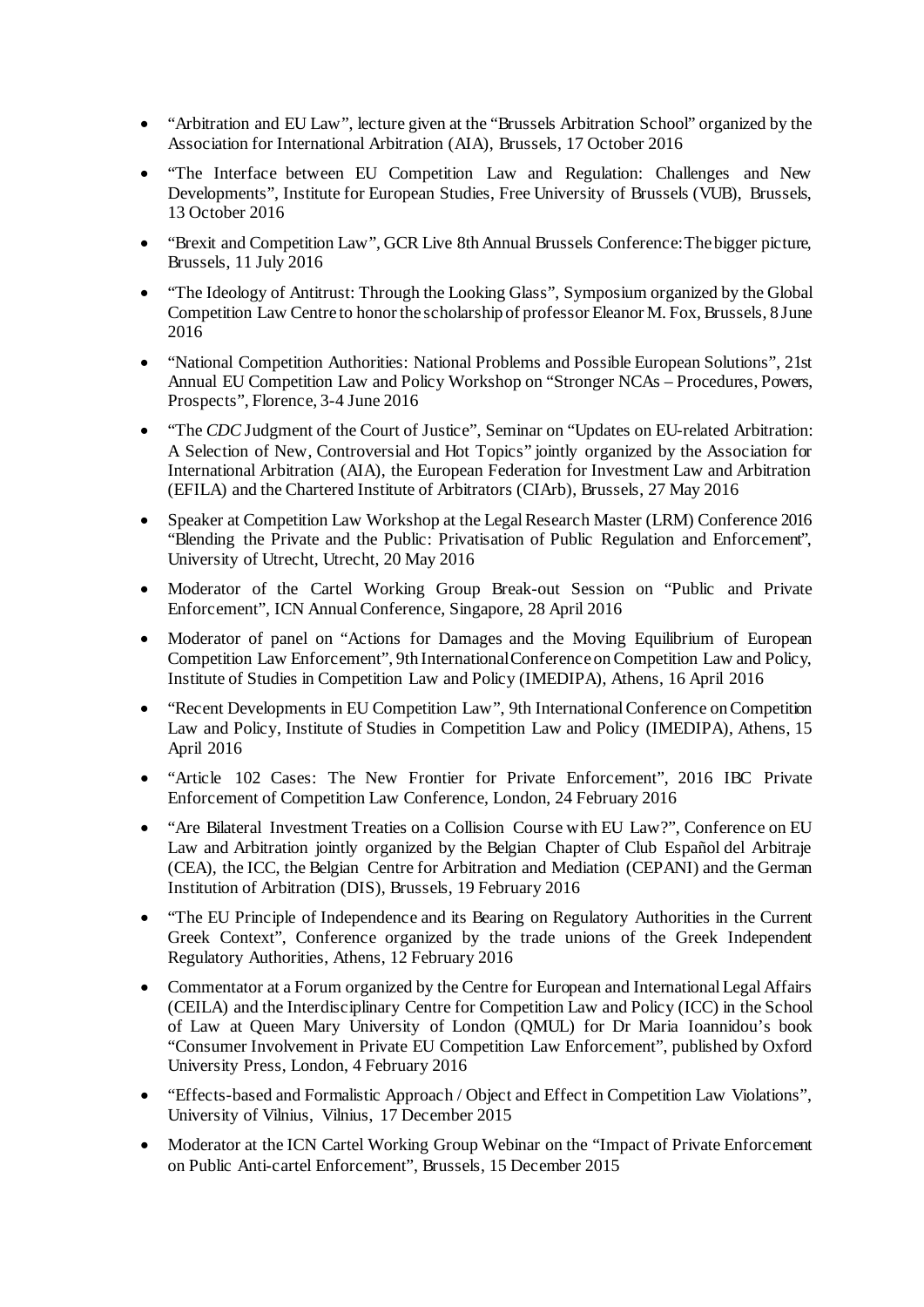- "Arbitration and EU Competition Law", lecture given at the "Brussels Arbitration School" organized by the Association for International Arbitration (AIA), Brussels, 7 December 2015
- Moderator of the First Panel for the workshop on "Transnational Arbitration and Competition" Enforcement in the EU: Looking Ahead", organized by King's College London, London 19 November 2015
- Speaker at the Break-out Session on "Planning the Investigation and Developing Reliable Evidence in Refusal to Deal Cases", 2015 ICN Unilateral Conduct Workshop, Istanbul, 12-13 November 2015
- Moderator of the Special Policy Plenary Session on "Economics and the Competition Law Judge", 10th International CRESSE Conference on Competition and Regulation, Rethymno, 5 July 2015
- "Antitrust Follow-on Damages Claims Is there a True Potential for Arbitration?", 2nd Annual Global Arbitration review (GAR) Live event, Frankfurt, 3 June 2015
- "International Cartel Enforcement", 9th Annual Conference 2015 on "Trends and Developments in Global Competition Law", Queen Mary College Interdisciplinary Centre for Competition Law and Policy (ICC) and Baker & McKenzie, Brussels, 29 May 2015
- "Stand-alone Cases", IBC Legal's Inaugural Event on Private Enforcement of Competition Law 2015: Review of Recent Developments and Challenges in Europe, Brussels, 25 March 2015
- "Object v. Effect and Formalism v. Effects-based Analysis in EU Competition Law", University of Vilnius, Vilnius, 11 December 2014
- "Philosophy and Principles Governing a Modern Competition Authority", Lithuanian Competition Council, Vilnius, 10 December 2014
- "Arbitration and EU Law: Emphasis on Competition Law and on Recent BIT Cases", Lecture at the "A to Z Training on Arbitration in the EU: A Belgian Perspective", organized by the Association for International Arbitration (AIA), Brussels, 27 November 2014
- "Celebrating the 10<sup>th</sup> Anniversary of the Office of the Chief Competition Economist", Compass Lexecon Competition Law Forum, Cernobbio, Lake Como, 24-25 October 2014
- "Competition Law Limitations in the Cement Sector", 2014 Building Materials and Merchants Conference, organized by Redburn Access, London 23 October 2014
- "Recent Cases and On-going Investigations", QED 2014 EU Competition Law Summit, Brussels, 11 September 2014
- Moderator of the Special Policy Plenary Session on "Competition Policy in BRICS: Development and Challenges", 9th International CRESSE Conference on Competition and Regulation, Corfu, 5 July 2014
- "Restrictions by Object and Article 101 TFEU", 8th International Conference on "New Challenges in Competition Law Enforcement", organized by the Institute of Studies in Competition Law and Policy (IMEDIPA) with the support of the Turkish Competition Authority, Istanbul, 6 June 2014
- "Private Enforcement of European Competition Law and Arbitration: What the New Damages Directive Means for Arbitrators", Association for International Arbitration (AIA) International Conference on "Entrusting Antitrust Issues to Arbitration", Brussels, 19 May 2014
- Speaker at the conference on "The Repair of Competition Harms in France and in Europe: State of Art and Future Changes", organized by the DANTE, in partnership with the Paris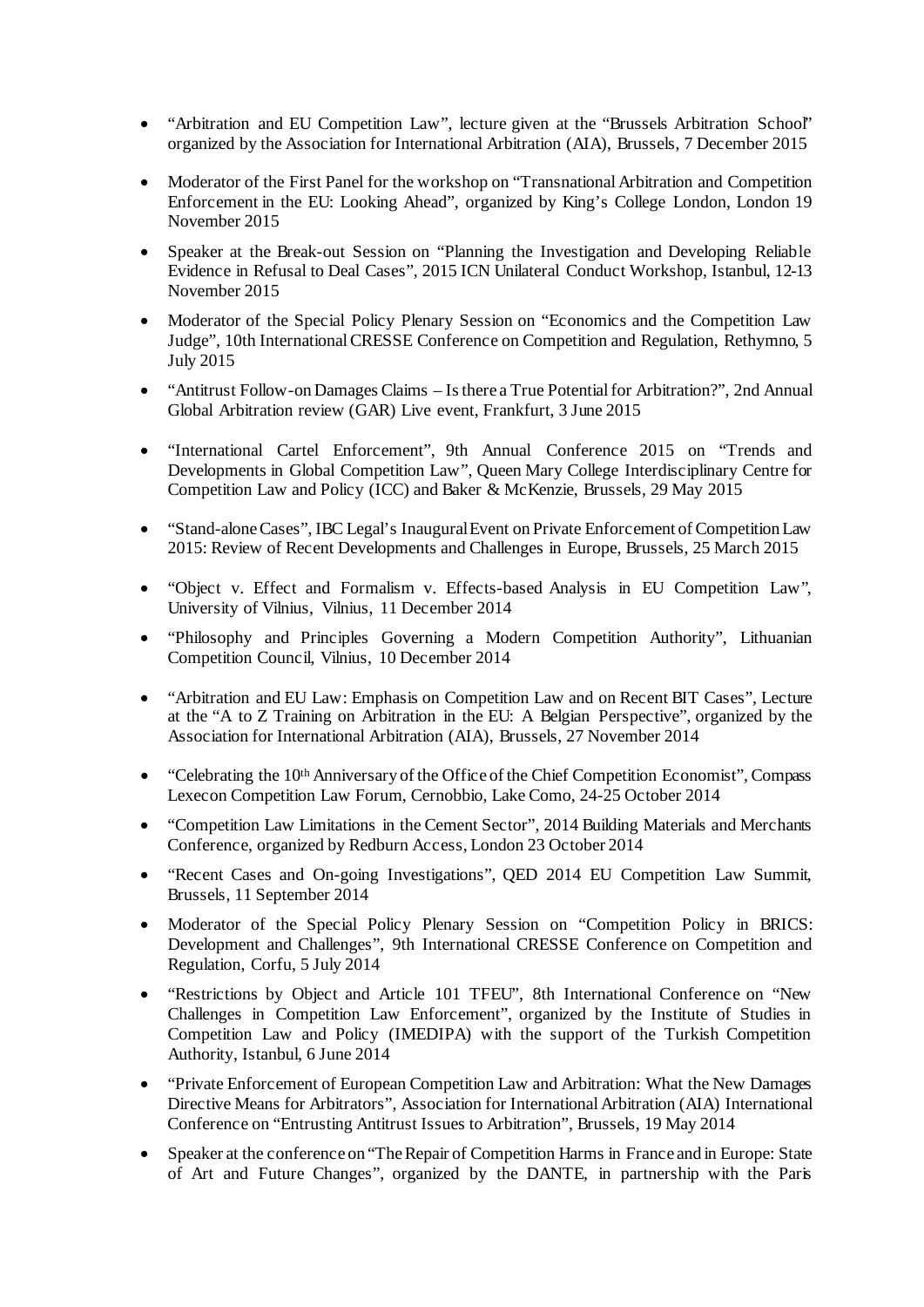Commercial Court, the French Association for Competition Studies (AFEC), the International League of Competition Law (LIDC), the Observatory on Commercial Practices and Competition (OP2C) and the M2 Contracts and Competitions Alumni Association (AMCO), Paris, 13 May 2014

- Keynote speaker at the Leiden Law Exchange (LLX) meeting on "the EU Draft Directive on Actions for Damages", organized by the Europa Institute of the University of Leiden, Leiden, 14 March 2014
- "Private Antitrust Enforcement in Europe and the Shape of Things to Come", Conference on "Litigating EU Competition Law Issues before Arbitrators and Judges", organized by LUMSA University, Rome, 8 November 2013
- Moderator of Panel on "EU Competition Law before Arbitrators", Conference on "Litigating" EU Competition Law Issues before Arbitrators and Judges", organized by LUMSA University, Rome, 8 November 2013
- Speaker at the Session on "Collective redress, Consensual Settlements, and other Incentive Devices", 9th Global Competition Law Centre (GCLC) Annual Conference on "Antitrust Damages in EU Law and Policy", Brussels, 7 November 2013
- Moderator of Panel on "Restrictions of Competition by Object: The Changing Landscape", Academy of European Law (ERA), Brussels, 25 October 2013
- "Control of Awards by Courts on Competition Law Grounds", Session on "Abuse and Use of Antitrust Issues in Arbitration", 2013 Annual Conference of the International Bar Association (IBA), Boston, 7 October 2013
- "Independence of Competition Authorities in Law and in Practice", European Competition Day Conference organized by the Lithuanian Competition Council in the context of the 2013 Lithuanian Presidency of the European Union, Vilnius, 3 October 2013
- Moderator of Panel on "Procedural Aspects of Competition Law Enforcement (Human Rights, Rights of Defence, Due Process)", 7th International Conference on Competition Law and Policy, Institute of Studies in Competition Law and Policy (IMEDIPA), Athens, 8 June 2013
- "The Recent Restructuring Drive and Competition Law", 7<sup>th</sup> International Conference on Competition Law and Policy, Institute of Studies in Competition Law and Policy (IMEDIPA), Athens, 7 June 2013
- "EU Private Antitrust Enforcement: Retrospective and Prospective", Seminar on "Recent Case Law in Antitrust and the UCP Practice in Member States", organized by the OECD-GVH Regional Centre for Competition, Budapest, 17 April 2013
- "Concluding Remarks", Concurrences Workshop on "Rebates, Margin Squeezes...: The Equally-efficient Competitor Test", organized in partnership with White & Case LLP and Charles River Associates, Brussels, 20 March 2013
- "Arbitration and Competition Law: Where Are We Now? The Enforcement of Awards by National Courts", Annual Global Competition Law Review Conference, Brussels, 13 November 2012
- "The Role of Arbitration in the New World of Increased Private Antitrust Enforcement in Europe", Conference on Arbitration, Competition Law and Consumer Disputes, organized by the European Institute and the Portuguese Arbitration Association, Lisbon, 19 October 2012
- "Private Enforcement: Specific Issues before the National Courts", European Competition Day Conference organized by the Cypriot Commission for the Protection of Competition in the context of the 2012 Cypriot Presidency of the European Union, Nicosia, 2 October 2012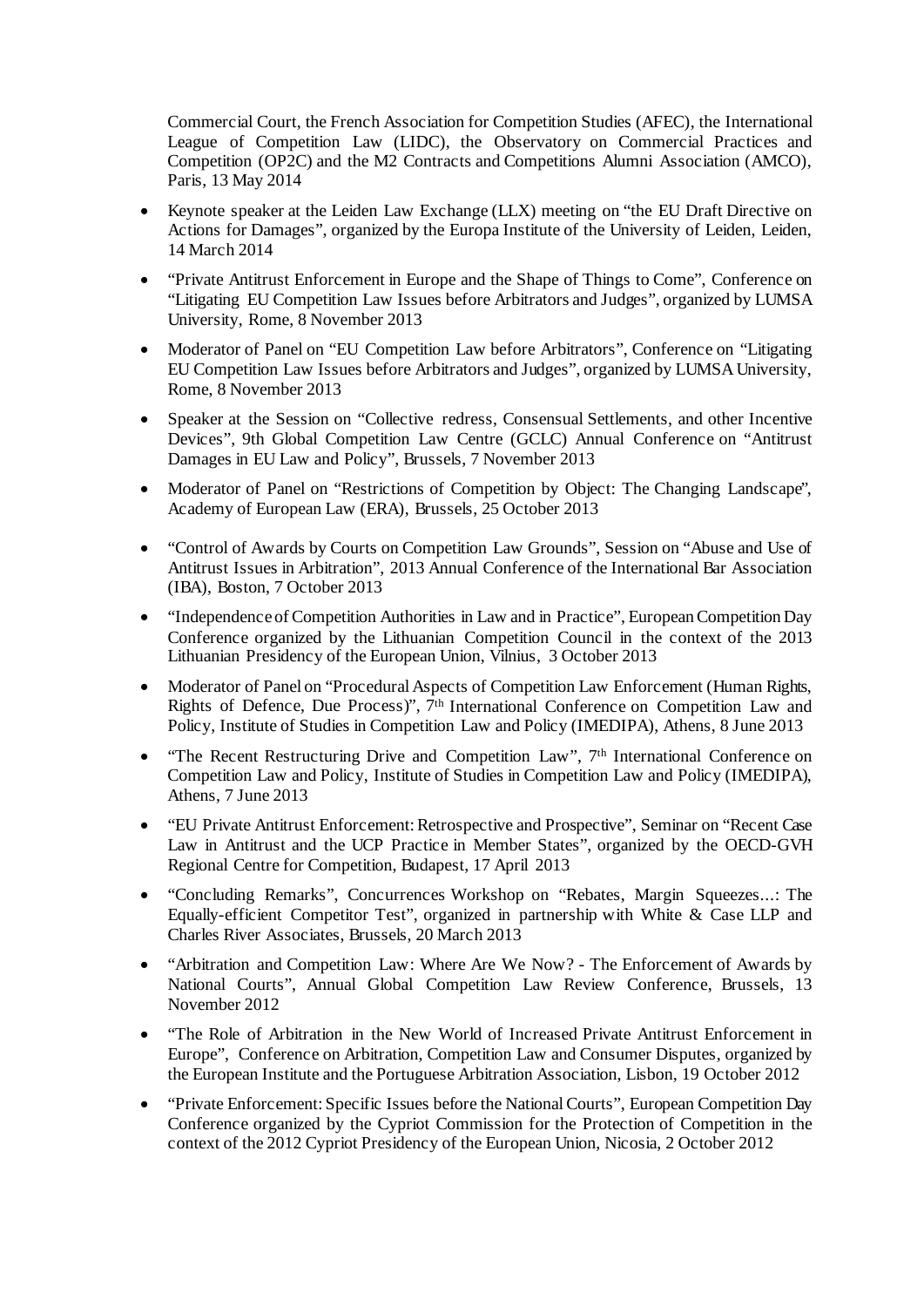- "Private Antitrust Enforcement in the National Courts Second Generation Questions", CRESSE 2012 Workshop on Optimal Enforcement and Decision Procedures for Competition Policy, funded by the UK Economic and Social Research Council, Chania, 8 July 2012
- "Latest Developments in Abuse of Dominance and the Role of National Competition Authorities", 6th International Conference on Competition Law and Policy, Institute of Studies in Competition Law and Policy (IMEDIPA), Bucharest, 28 June 2012
- Moderator of Plenary Session on "Cartels, Sanctions and Remedies in Competition Law",  $6<sup>th</sup>$ International Conference on Competition Law and Policy, Institute of Studies in Competition Law and Policy (IMEDIPA), Bucharest, 29 June 2012
- "The Interaction between Public and Private Enforcement", 6th International Conference on Competition Law and Policy, Institute of Studies in Competition Law and Policy (IMEDIPA), Bucharest, 29 June 2012
- Speaker at the Break-out Session on the Special Project on Settlements, Unilateral Conduct Working Group, ICN Annual Conference, Rio de Janeiro, 19 April 2012
- "Policy, Legal and Economic Views of the Financial Crisis in Europe", The Conference Board – Legal Council Conference, Brussels, 8 March 2012
- "After-markets and Article 102 TFEU", Conference of the Institute of Studies in Competition Law and Policy (IMEDIPA) on Specific Cases of Abuse of Dominant Position, Athens, 20 February 2012
- "Arbitrating Antitrust Law Controversies in the Energy Sector", C5 Conference on Antitrust and Regulatory Risks in the Energy Sector, Munich, 25 January 2012
- "EU Competition Procedures from a Greek Perspective", Centre for Parliamentary Studies, International Competition Policy Symposium, Brussels, 7 December 2011
- International Conference on "Privatizations: Legal and Economic Design, Institutional Implications, Competition Policy", moderator of the panel on "Competition Law Implications", Athens, 25 November 2011
- Discussant at the ICN Unilateral Conduct Working Group Teleseminar on "Abuse of Dominance in the Energy Sector - A European Perspective", organized by the Bundeskartellamt, Brussels, 8 November 2011
- "The Relationship between Private and Public Enforcement", University of Oxford, Faculty of Law, EU Law Discussion Group, Oxford, 2 November 2011
- "Quantifying Damages: Going Beyond the Basics", Compass Lexecon Competition Law Forum, Cernobbio, Lake Como, 28-30 October 2011
- "Greek Crisis and Economic Governance of the European Union", European University Institute (EUI) Alumni Conference on Europe's Futures, Florence, 14 October 2011
- Speaker at the Plenary Session on "The Impact of Private Enforcement on Leniency and on Cartel Investigations", 2011 ICN Cartel Workshop, Bruges, 12 October 2011
- "Relationship between Public and Private Enforcement", 16th Annual EU Competition Law and Policy Workshop on "Integrating Public and Private Enforcement of Competition Law: Implications for Courts and Agencies", Florence, 17-18 June 2011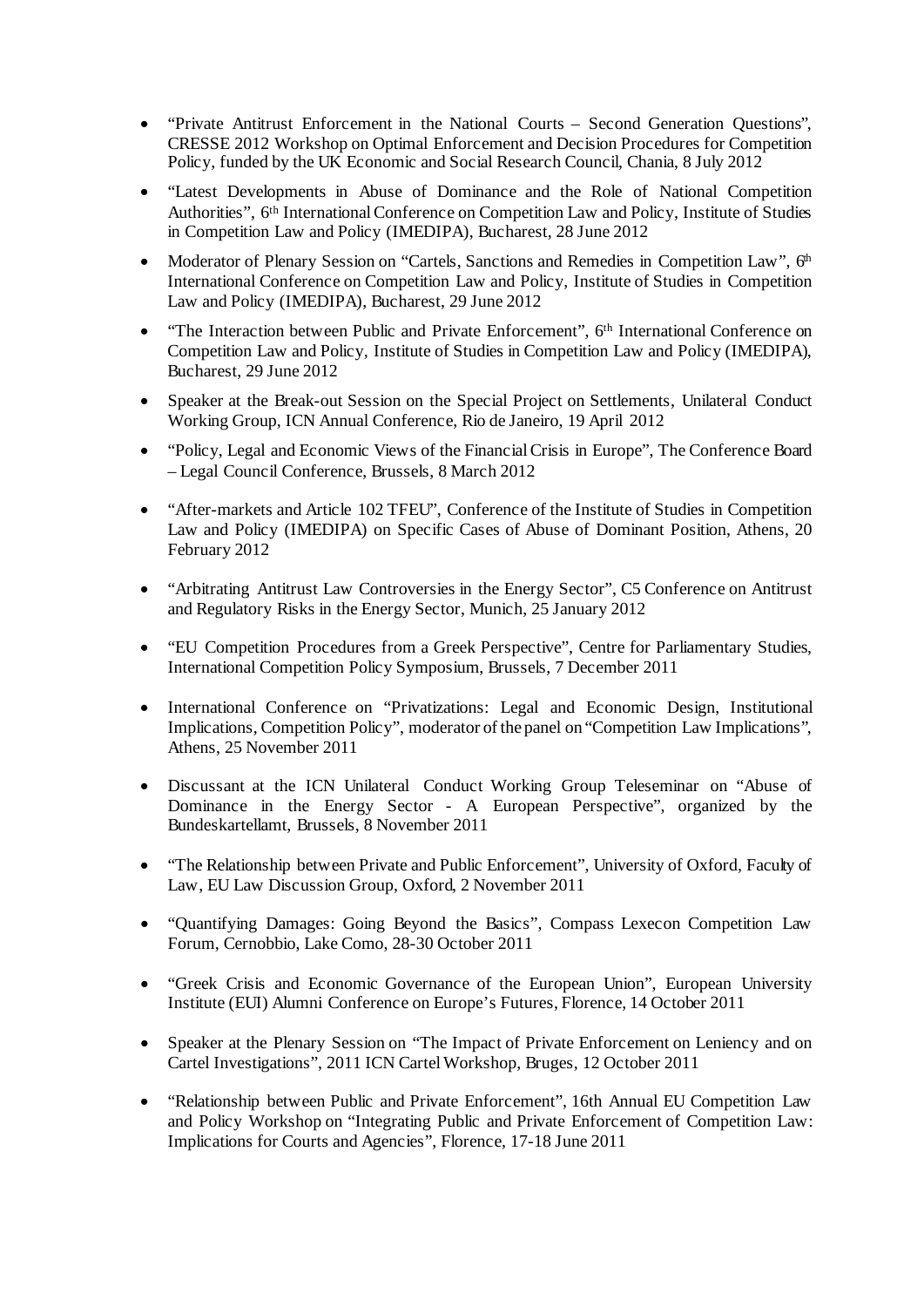- "EU Competition Law: Latest EU Developments in Procedural Competition Law", European Competition Day "Plus", Conference Organized by the Faculty of Law of the Károli Gáspár University of the Reformed Church in Hungary, the Hungarian Competition Authority and the Protestant Civic and Cultural Centre, Budapest, 31 May 2011
- Panellist at Roundtable of Authorities on Specific Issues in a National Context, European Competition Day Conference, organized by the Hungarian Competition Authority in the context of the 2011 Hungarian Presidency of the European Union, Budapest, 30 May 2011
- "Introducing the Competition Assessment Toolkit in Greece?", 5<sup>th</sup> International Conference on Competition Law and Policy, Institute of Studies in Competition Law and Policy (IMEDIPA), Athens, 28 May 2011
- Panellist at Roundtable of Authorities, 5<sup>th</sup> International Conference on Competition Law and Policy, Institute of Studies in Competition Law and Policy (IMEDIPA), Athens, 27 May 2011
- Moderator of the Break-out Session on "Investigating a Loyalty Discounts & Rebates Program", Unilateral Conduct Working Group, ICN Annual Conference, The Hague, 20 May 2011
- "Private Antitrust Enforcement in Europe: A Paradigm for Other Areas of EU Law", Lecture Delivered at the Athens Law School, Athens, 3 May 2011
- "Standing and Passing-on in Light of the *acquis communautaire*", 3rd Conference on Private Enforcement of Competition Law, Trento, 16 April 2011
- "Professional Associations and Competition Law", Global Competition Law and Economics Series Conference: Competition Law and the State, Hong Kong, 19 March 2011
- "Objectives and Protective Scope of EU Competition Law", Lecture Delivered at the Law School of the Democritus University of Thrace, Komotini, 9 February 2011
- Discussant, "Civil Claims by Victims of Anti-competitive Practices Judicial Protection", Hellenic Association for European Law, Athens, 24 January 2011
- Moderator of the Break-out Session on "Continuing the Investigation/Analyzing Competitive Effects", 2010 ICN Unilateral Conduct Workshop, Brussels, 2 December 2010
- Chairman of Sessions III and IV of the Second Topic, "The Judicial Application of Competition Law", FIDE Congress, Madrid, 5 November 2010
- "Pricing Policies for Pharmaceuticals in Europe and their Impact upon Parallel Importation", 81st Pharmaceutical Trade Marks Group Conference, Athens, 30 September 2010
- "The New Commission Regulation on Vertical Restraints", Fifth CRESSE International Conference on Competition and Regulation, Chania, 4 July 2010
- "The Courts, Cartels and Optimal Enforcement", 9<sup>th</sup> Conference of the Association of European Competition Law Judges, Athens, 29 May 2010
- "New Developments in Greek Competition Law", 4<sup>th</sup> International Conference on Competition Law and Policy, Institute of Studies in Competition Law and Policy (IMEDIPA), Nicosia, 21 May 2010
- "Specific Market Characteristics and Competition Law: Economies with an Important Informal Economy and Economies in Crisis", 4th International Conference on Competition Law and Policy, Institute of Studies in Competition Law and Policy (IMEDIPA), Limassol, 22 May 2010
- "The *GSK* Cases and EU Competition Law", Lecture Delivered at the Law School of the Democritus University of Thrace, Komotini, 12 May 2010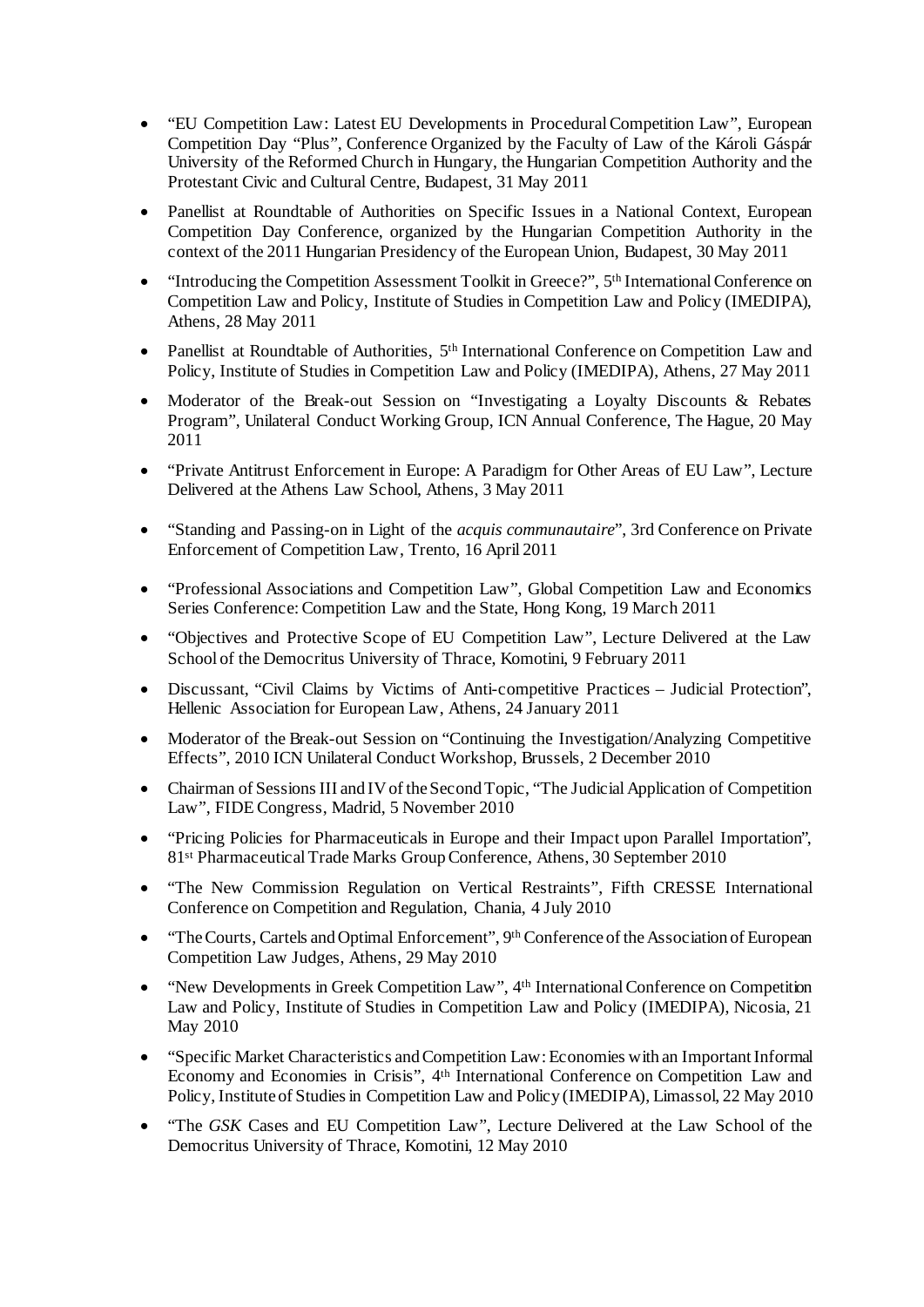- "International Arbitration", Conference on International Antitrust Litigation: Conflict of Laws and Coordination, Brussels, 26 March 2010
- "Introduction to the Question of the Relationship between Intellectual Property Rights and Competition Law: Views Inspired from Personal Experience", Conference of the Institute of Studies in Competition Law and Policy (IMEDIPA), Athens, 18 March 2010
- "Questions of Consistency with EU Competition Law", Conference of the Research Association of Athens Law Students, Athens, 14 January 2010
- "The Approach of the Competition Commission in Times of Crisis", Conference of the Institute of Studies in Competition Law and Policy (IMEDIPA), Athens, 21 December 2009
- "Enforcement of EU Competition Law outside Courts and Competition Authorities: Arbitration", Research Seminar Organized by the Chair of European Law of the Université Catholique de Louvain (UCL) and the Max Planck Institute for Comparative and International Private Law, Brussels, 11-12 December 2009
- "The *GSK* Cases", Conference on Vertical Restraints in Competition Law and Practice (in the honour of Professor Valentine Korah), University College London, London, 13-14 October 2009
- "Damages Actions for Breach of the EC Antitrust Rules: Specific Issues", Annual Conference on European Consumer Law, Academy of European Law (ERA), Trier, 1-2 October 2009
- "Criminal Sanctions in Competition Law", Conference of the Institute of Studies in Competition Law and Policy (IMEDIPA), Athens, 28 September 2009
- "Private Litigation Tactics in a Multijurisdictional Setting", 3rd International Conference on Competition Law and Policy, Institute of Studies in Competition Law and Policy (IMEDIPA), Athens, 29-30 May 2009
- "Integration of Non-competition Concerns within Article 81 EC", Workshop of University College London and of the Institute of Studies in Competition Law and Policy (IMEDIPA), Santorini, 27-28 May 2009
- "The Greek Competition Bill Questions of Consistency and Harmonisation with Community Law", Conference of the Institute of Studies in Competition Law and Policy (IMEDIPA), Athens, 4 May 2009
- "Presentation of the Greek Competition Bill", Hellenic Federation of Enterprises (SEV) event on the new Greek Competition Bill, Athens, 13 April 2009
- "Parallel Trade Issues The *GlaxoSmithKline* Cases and What They Mean for the Pharmaceutical Industry and Other Sectors", IBC Conference on Dominance and Pricing in Europe 2009, Brussels, 11 February 2009
- "Private Enforcement and the Damages White Paper of the Commission", Current and Practical Questions of Cartels, Hungarian Competition Authority, Budapest, 2 December 2008
- "Parallel Imports of Pharmaceuticals and EC Competition Law after *Sot. Lélos kai Sia* (Case C-468/06)", Competition Law in a Global Context Lecture Series - Jevons Institute for Competition Law and Economics, University College, London, 26 November 2008
- "Implications of the Damages White Paper for Arbitration", Antitrust Litigation Conference, The Lawyer, London, 25 November 2008
- "The EU White Paper on Damages Actions for Antitrust Violations", University of Glasgow, School of Law Research Seminar Series, Glasgow, 22 October 2008
- Concluding Remarks, International Conference on "Which Competition Policy for Regulated Industries? Governance and Sector-specific Perspectives", Istanbul, 5-6 September 2008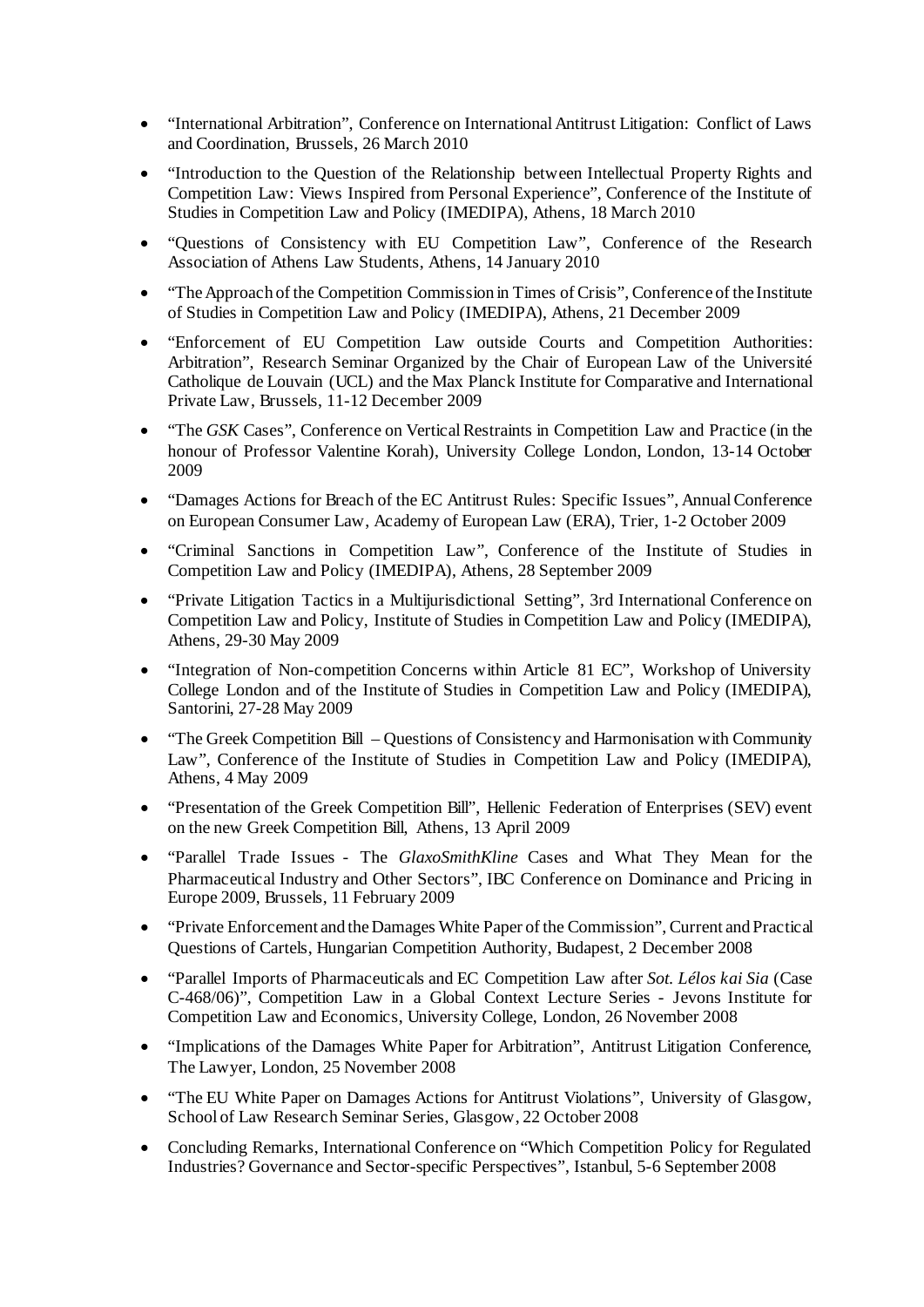- Roundtable participation, "Competition Policy: Institutions and Procedures", Third CRESSE European Conference on Competition and Regulation, Athens, 5 July 2008
- "From Green to White: The Development of Community Policy on Private Enforcement", United Kingdom Association for European Law, Conference on Competition and Private Enforcement: The Next Steps, London, 4 July 2008
- "Harmonisation in the Field of Private Enforcement: Where We Are Coming From? Where We Are Going to?", Institute of European Legal Studies Fernand Dehousse, University of Liege, Brussels, 30 June 2008
- "The White Paper for Damages and EC Private Antitrust Enforcement", European Law and Economic Analysis (ELEA) Symposium 2008, College of Europe, Bruges, 18 June 2008
- "The Damages White Paper of April 2008: Implications for Arbitration", Second Dublin Forum on Arbitration and Competition, Dublin, 7 June 2008
- "Private Actions in Europe: A Critical Overview of the White Paper", Conference on Alternative enforcement techniques: A new paradigm of EC competition law?, Federation of Enterprises in Belgium and Institute for European Legal Studies of the University of Liège, Brussels, 5 June 2008
- "Vertical Restraints, Parallel Imports and the Objective of Market Integration", Conference on Vertical Restraints in Comparative Competition Law, University College London and Collège européen de Paris - Université Paris-II Panthéon Assas, Paris, 23 May 2008
- "Competition Law Claims in Arbitration Proceedings", Global Competition Law Centre Lunch Talk Series, Brussels, 17 April 2008
- "Private Actions in Europe: Competition of National Systems or Community Model?", Ten Years of Competition Law Reform, 10th Competition Law Scholars Forum Workshop, Glasgow, 11 April 2008
- "Fair, Reasonable and Non-discriminatory (FRAND) Licensing in the Wake of *Microsoft*", 2nd European University Institute Competition Day, Florence, 3-4 April 2008
- "The *GlaxoSmithKline* Case: Parallel Imports of Pharmaceuticals and EC Competition Law", Centre for Law and Governance in Europe, University College, London, 20 February 2008
- "National Procedural Autonomy and Civil Antitrust Remedies", University of Cambridge, Cambridge, 21-22 September 2007
- "EC Competition Law and Parallel Trade in Pharmaceutical Products: Wholesaler Welfare or Consumer Welfare?", International Bar Association, 11th Annual Competition Conference, Florence, 7-8 September 2007
- "Practical Instances of Ordinary Antitrust Arbitrations", ICC United Kingdom Working Session on Arbitrating Competition Law Issues, London, 4 July 2007
- "The Burden and Standard of Proof in EC Antitrust and Merger Cases", International Conference on the Reform of Greek and EC Competition Law, Athens, 1-2 June 2007
- "Parallel Imports of Pharmaceuticals and EC Competition Law", International Conference on the Reform of Greek and EC Competition Law, Athens, 1-2 June 2007
- "Co-operation Mechanisms between the European Commission and Commercial Arbitration Tribunals", Università degli Studi di Firenze, Florence, 28 April 2006
- "Relationship between Public and Private Antitrust Enforcement in Europe", Private Enforcement of Competition Law Workshop, 7th Competition Law Scholars Forum, Glasgow, 6 April 2006